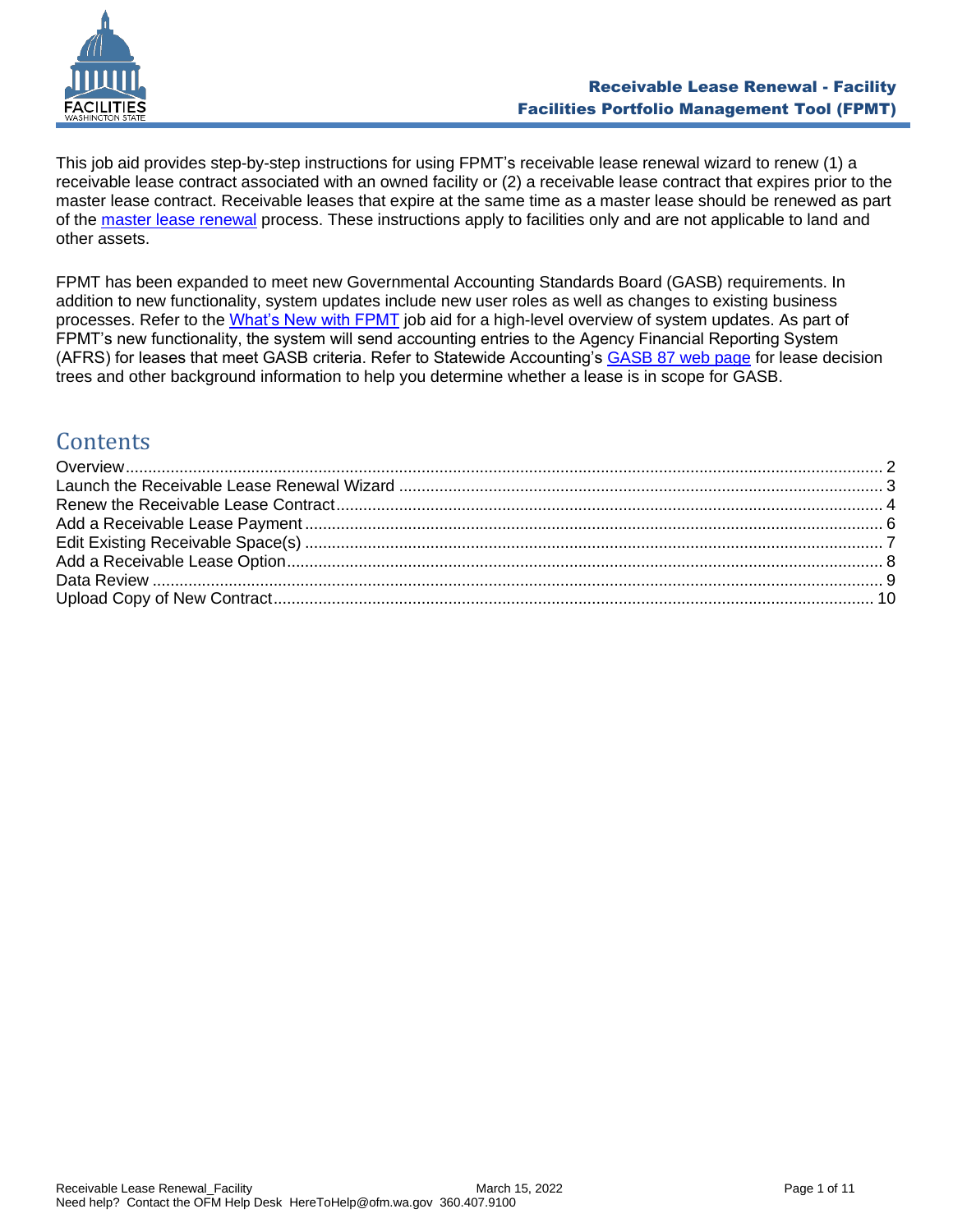

#### <span id="page-1-0"></span>**Overview**

| Who is responsible for<br>renewing a receivable lease<br>contract? | The owning agency or master lease holder is responsible for entering<br>$\bullet$<br>and renewing receivable leases.                                                                                                                                                                                                                                                                                                                                                              |
|--------------------------------------------------------------------|-----------------------------------------------------------------------------------------------------------------------------------------------------------------------------------------------------------------------------------------------------------------------------------------------------------------------------------------------------------------------------------------------------------------------------------------------------------------------------------|
| Which FPMT user roles can<br>renew a receivable lease?             | This wizard can only be accessed by users with the FPMT Accounting<br>$\bullet$<br>role. Users must have edits rights.<br>The FPMT Facilities role cannot access the renewal wizard, nor can<br>this role renew leases manually in the system.<br>Per agency discretion, an individual can be assigned both the<br>$\bullet$<br>Accounting and Facilities user roles.                                                                                                             |
| Where do I access the<br>receivable lease renewal<br>wizard?       | The renewal wizard is accessed via the menu button on the expiring<br>$\bullet$<br>receivable lease contract tile.                                                                                                                                                                                                                                                                                                                                                                |
| When should I renew a<br>receivable lease lease?                   | Receivable leases should be renewed on or after the new lease start<br>$\bullet$<br>date, but before the first payment.<br>Additionally, for leased facilities, receivable lease start and end dates<br>$\bullet$<br>must fall within the parameters of the master lease contract.                                                                                                                                                                                                |
| What information do I need to<br>renew a receivable lease?         | A copy of the new receivable lease contract.<br>$\bullet$<br>The expiring receivable lease contract number.<br>If you need to locate a receivable lease number, run the<br>$\circ$<br>Receivable Lease Contract Inventory Report from the agency<br>tile.<br>If FPMT will send transactions to AFRS and the total lease payments<br>$\bullet$<br>are above the capitalization threshold, you will also need:<br>Prepayments, if applicable<br>$\Omega$<br>Master Index<br>$\circ$ |
| Why should I use the wizard?                                       | The wizard simplifies the renewal process by guiding you through each<br>$\bullet$<br>step and reducing manual activity in the system.<br>The wizard also includes business rules, or validation checks, to<br>$\bullet$<br>prevent incomplete data and common data entry errors.                                                                                                                                                                                                 |

#### **Wizard basics:**

• The wizard opens in a new window, which will close when you complete the renewal. Once the renewal window closes, you will need to refresh your original FPMT window to see all of the changes.

• Once you Save and Close the renewal, you cannot go back into the wizard.

Make sure to allow enough time to complete the renewal process in one sitting. If you time out during the renewal process, you will lose your data.

• You navigate through the wizard, by clicking the Next or Previous buttons.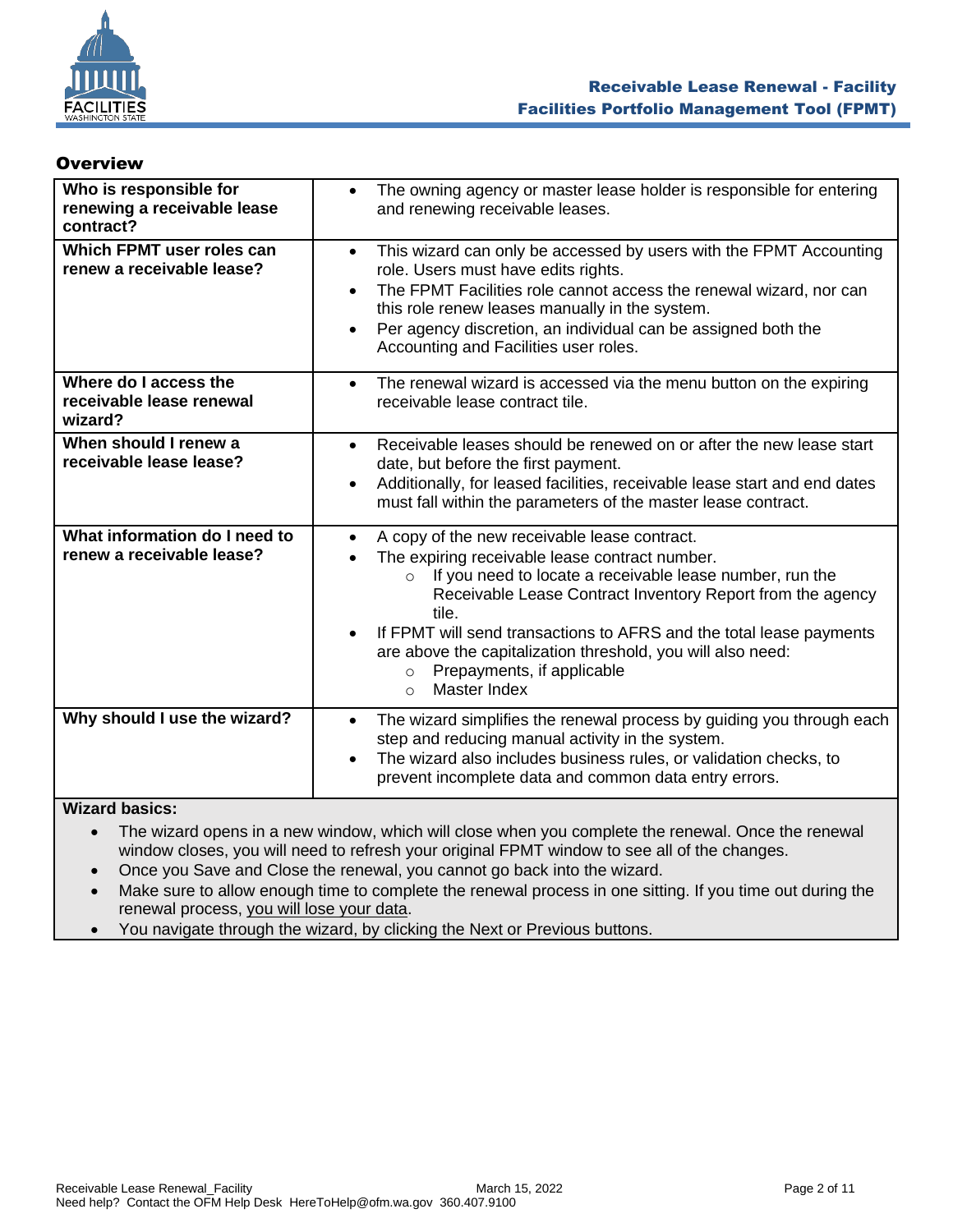

## <span id="page-2-0"></span>Launch the Receivable Lease Renewal Wizard

Navigate to the expiring receivable lease contract and launch the lease renewal wizard.

1. **Open** the Data Explorer module.



- **3. Select** Filter by  $\bullet$  and choose **Facility Receivable Contracts**.
- 4. Select Refine by  $\bullet$  and choose **Receivable Contract Number**.
- 5. **Enter** the lease number for the expiring receivable lease contract.

**→If you need to locate the expiring** receivable lease contract number, run the Receivable Lease Contract Inventory Report available via the menu button on the agency tile.

6. **Select SEARCH** 



8. **Select Renew**

**→FPMT** will open the receivable lease renewal wizard in a new window.

**→ The system will automatically**  populate information from the existing receivable lease. You may update this information if there are changes.



|                                                       | Search $\sum$ Filter $\sum_{n=1}^{\infty}$ Selections |  |
|-------------------------------------------------------|-------------------------------------------------------|--|
|                                                       | Search                                                |  |
| $\frac{60}{2R}$<br>Filter by $\overline{\phantom{a}}$ | Enter text to search                                  |  |
| ೞ                                                     | <b>FRC Facility Receivable Contracts (328)</b>        |  |
|                                                       | <b>Receivable Contract Number</b>                     |  |
| $\boldsymbol{\Omega}$                                 | Contains                                              |  |
|                                                       | Add criteria                                          |  |
| Refine by -                                           |                                                       |  |
|                                                       |                                                       |  |

| <b>FRC</b><br>Lease Number FRC<br>Receivable Co | <b>CCOA 17-0025-AGR</b><br><b>Facility Receivable Contract</b> | <b>CCOA 17-0025-AGR</b><br><b>Facility Receivable Contract</b> | Open |
|-------------------------------------------------|----------------------------------------------------------------|----------------------------------------------------------------|------|
| Lessor (Agenc                                   | Manage                                                         |                                                                |      |
|                                                 | Select                                                         | Documents (1)                                                  |      |
|                                                 | Open                                                           | $\triangleright$ Photos (0)                                    |      |
|                                                 | Add                                                            | <b>III</b> Reports                                             |      |
|                                                 | Edit                                                           |                                                                |      |
|                                                 | Delete<br>$\overline{\mathbb{I}}$                              |                                                                |      |
|                                                 | <b>Business Process Wizards</b>                                |                                                                |      |
|                                                 | Renew                                                          |                                                                |      |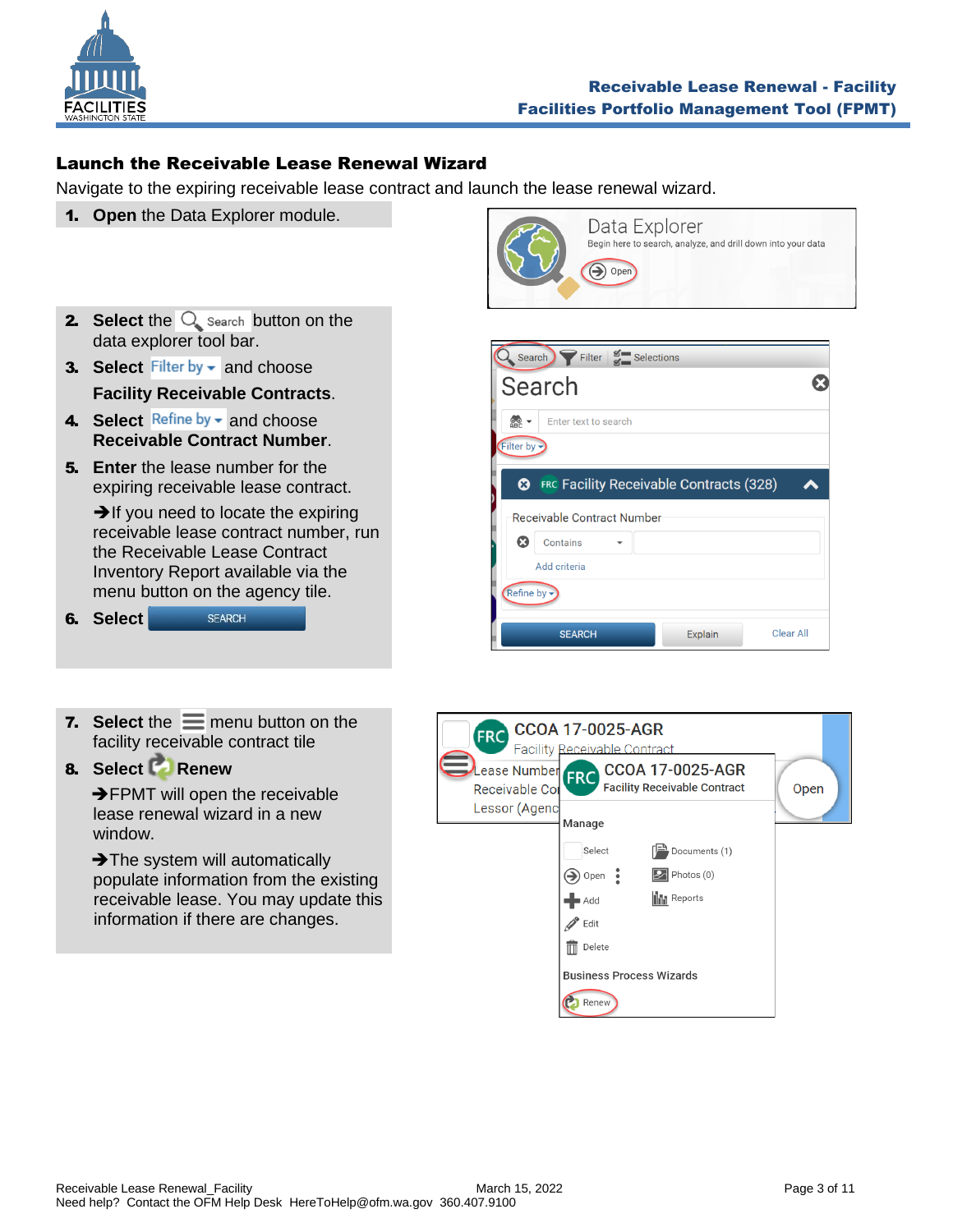

# <span id="page-3-0"></span>Renew the Receivable Lease Contract

- 1. **Enter** agency data. Red fields are required.
	- Name **→ Use the receivable lease** number.
	- Receivable Contract Number ➔Must be a unique contract number.

| Name        |                                                                                |
|-------------|--------------------------------------------------------------------------------|
|             |                                                                                |
| Description |                                                                                |
|             |                                                                                |
|             | Receivable Contract Number (?)                                                 |
|             |                                                                                |
|             | Receivable Contract Type                                                       |
|             | Interagency Agreement or Memorandum of Understanding - (short for inter $\sim$ |
|             | Real Estate Authority ?                                                        |
|             | Department of Enterprise Services                                              |
|             | Receivable Contract Square Feet (?)                                            |
| 47,946      |                                                                                |

■ Receivable Contract Executed Date

> **→ Use the date the last party** signed.

- **Receivable Contract Start Date**
- Receivable Contract End Date
- Receivable Contract Executed Date (?)  $\frac{100}{|31|}$ Receivable Contract Start Date (?)  $\frac{mn}{|31|}$ Receivable Contract End Date ?  $\frac{100}{31}$ Parking Included in Lease Yes  $\overline{\phantom{a}}$ Parking Stall Count ?

■ Debt Issued

**→ Has debt been issued that is**  secured by the payments from this lease?

▪ Prepayments

➔Payments received from the lessee at or before lease commencement that relate to a future period, such as a deposit for the final month's rent.

**→ This field is required if the total** lease payments are above the capitalization threshold.

**Interest Rate** 

➔ Use interest rate if stated in the lease contract or incremental borrowing rate for college or university. If none entered, the state's incremental borrowing rate will be used.

| Debt Issued ?        |  |  |
|----------------------|--|--|
|                      |  |  |
| Prepayments ?        |  |  |
| <b>Interest Rate</b> |  |  |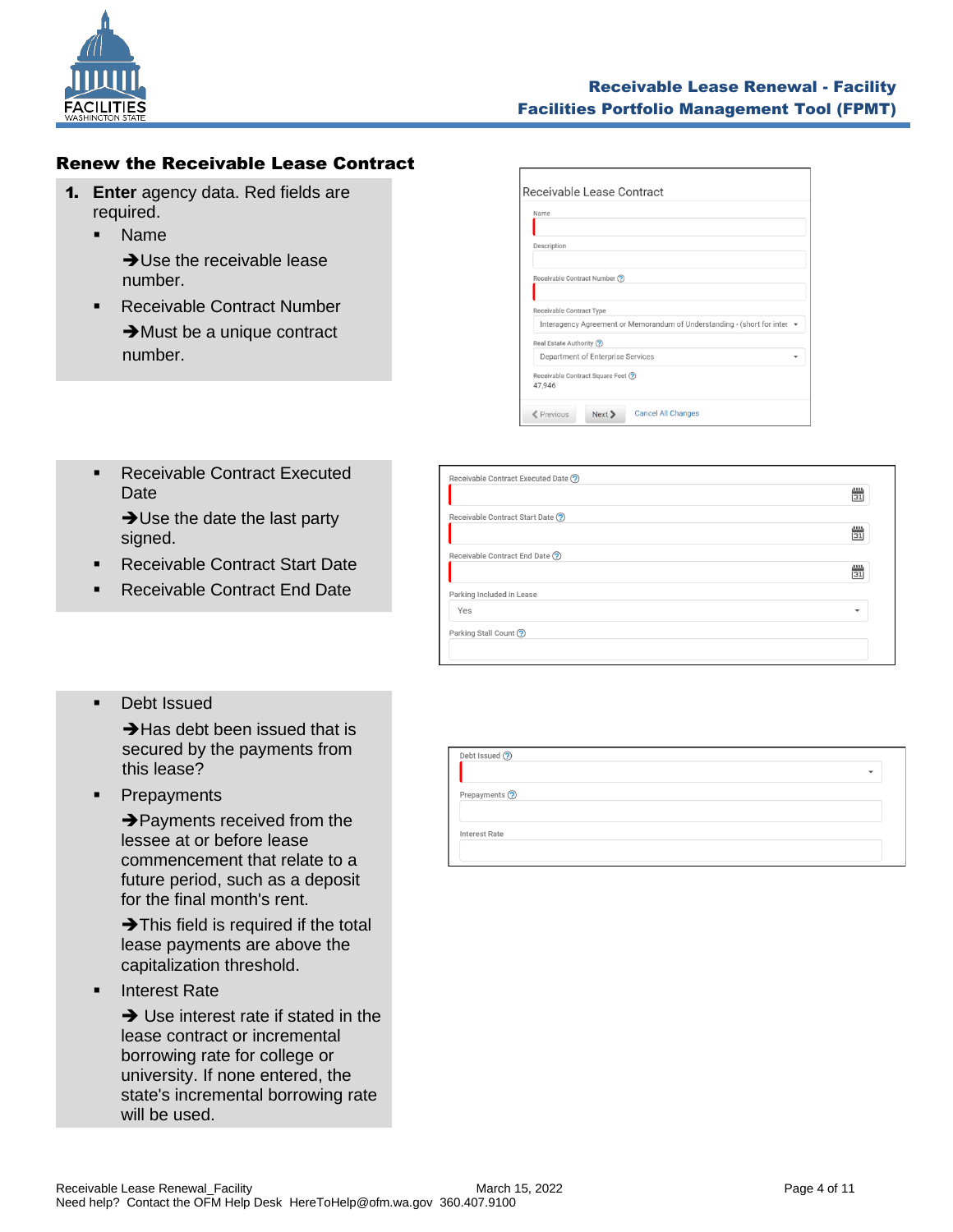

 $\ddot{}$ 

 $\ddot{\phantom{1}}$ 

**Manually Record Accounting Entries** 

> **→If "yes," FPMT will not send any** transactions to AFRS for this contract.

➔This field should always be "yes" for receivable leases between two state agencies.

■ Master Index (dropdown)

**→ The master index is required if**  you selected "no" for manually recording accounting entries and the total lease payments are over the capitalization threshold.

**Master Index Title** 

**→If a master index is chosen, the** system will populate this field.

■ Accounting Reference

**→ Accounting coding reference**  field for agencies manually recording accounting entries. This field will appear on reports used to record accounting entries.

 $\rightarrow$  If you navigate away from the lease contract form before properly completing the table, you will receive an error message.

**→**You cannot move forward until the error is fixed.

**Note:** This error will show up in every table if you try to save with missing/incorrect data or try to navigate away before properly completing the table. In addition to this error, you will see a message in pink with more detail.

**→ Select** Next > to add a receivable lease payment.

Manually Record Accounting Entries ?

Master Index ?

Master Index Title ?

Accounting Reference ?

Unable to move to next screen

Unable to move to next screen until all errors are resolved.

#### **Errors**

· One or more provided values are invalid.

Cancel All Changes **≮** Previous Next >

OK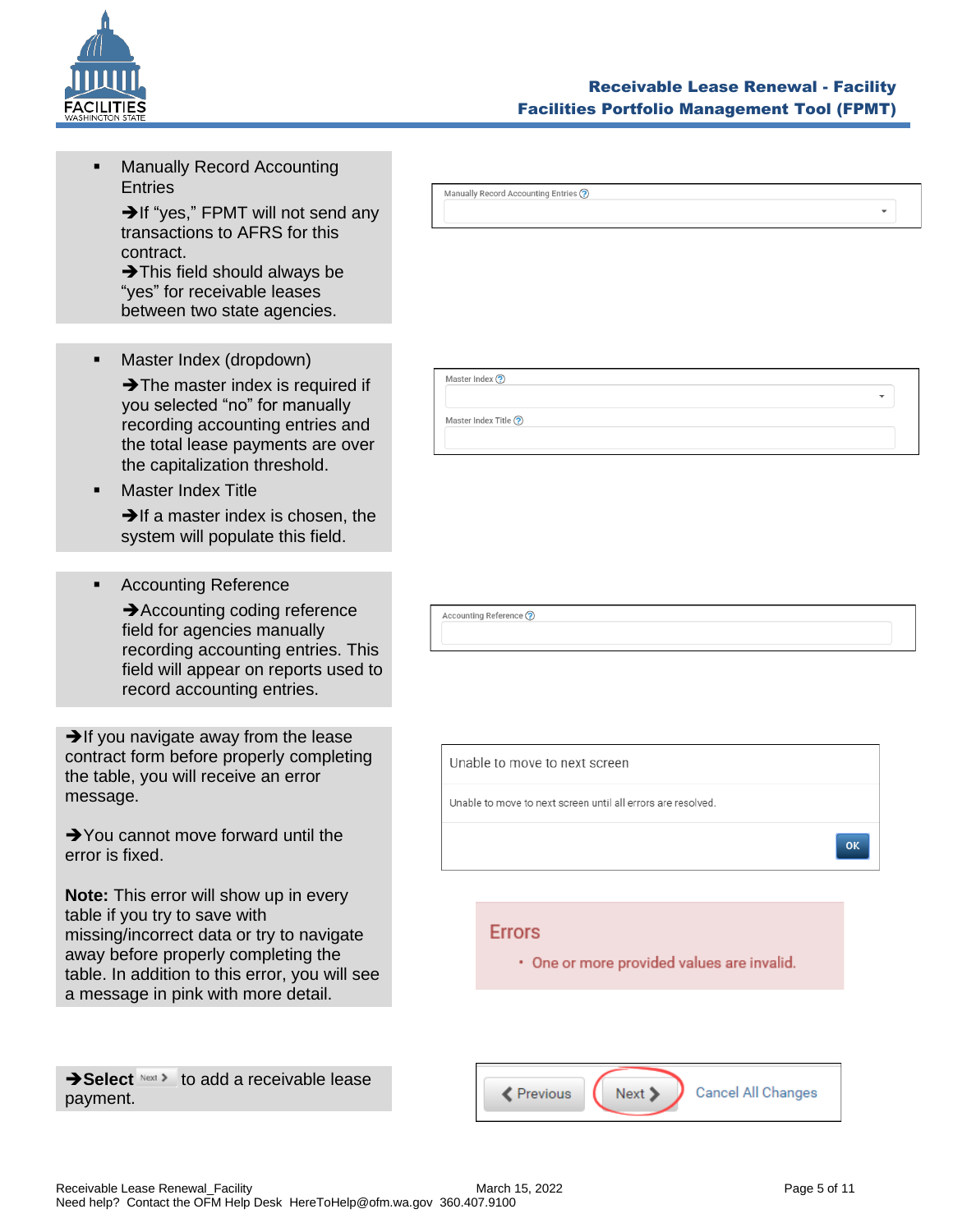

#### <span id="page-5-0"></span>Add a Receivable Lease Payment

1. **Select** Add New Receivable Payment

**→**You cannot save and close the renewal until you add at least one receivable lease payment. If there is no base rent, enter a receivable lease payment for \$0.

- 2. **Enter** agency data. Red fields are required.
	- **Name**

 $\rightarrow$  Use payment type  $$  payment series number (e.g., Base Rent - 1).

- **Payment Series Number → Use sequential numbers for**
- payment series (1, 2, 3, etc.). ■ Payment Frequency (dropdown)
- Payment Type (dropdown)
- Payment Amount
- Index Rate

➔Use the index or rate in effect at lease commencement.

- **Payment Start Date**
- Payment End Date

#### 3. **Select** SAVE CHANGES

**→ This table includes the following** checks:

- At least one lease payment is required.
- All required fields are completed.
- The payment start and end dates must fall within the parameters of the master lease contract start and end dates.
- The Index Rate is required if the payment type is "indexed payment."

# **Receivable Lease Payments** There are no receivable payments Add New Receivable Payment

| Edit Receivable Payment Details |                          |  |
|---------------------------------|--------------------------|--|
| Name                            |                          |  |
| <b>Description</b>              |                          |  |
| <b>Payment Series Number</b>    |                          |  |
| <b>Payment Frequency</b>        |                          |  |
|                                 | $\overline{\phantom{a}}$ |  |

| <b>Payment Type</b>       |                                                 |
|---------------------------|-------------------------------------------------|
|                           | $\overline{\phantom{a}}$                        |
| <b>Payment Amount</b>     |                                                 |
|                           |                                                 |
| Index Rate ②              |                                                 |
|                           |                                                 |
| <b>Payment Start Date</b> |                                                 |
|                           | $\begin{array}{c} 1.1 \ \hline 1.1 \end{array}$ |
| <b>Payment End Date</b>   |                                                 |
|                           | $\frac{100}{31}$                                |
| Comment                   |                                                 |
|                           |                                                 |
|                           |                                                 |



**Cancel Changes** 

# **Errors**

• One receivable lease payment is required.

#### **Errors**

• The lease payment index rate is required when the payment type is indexed payment.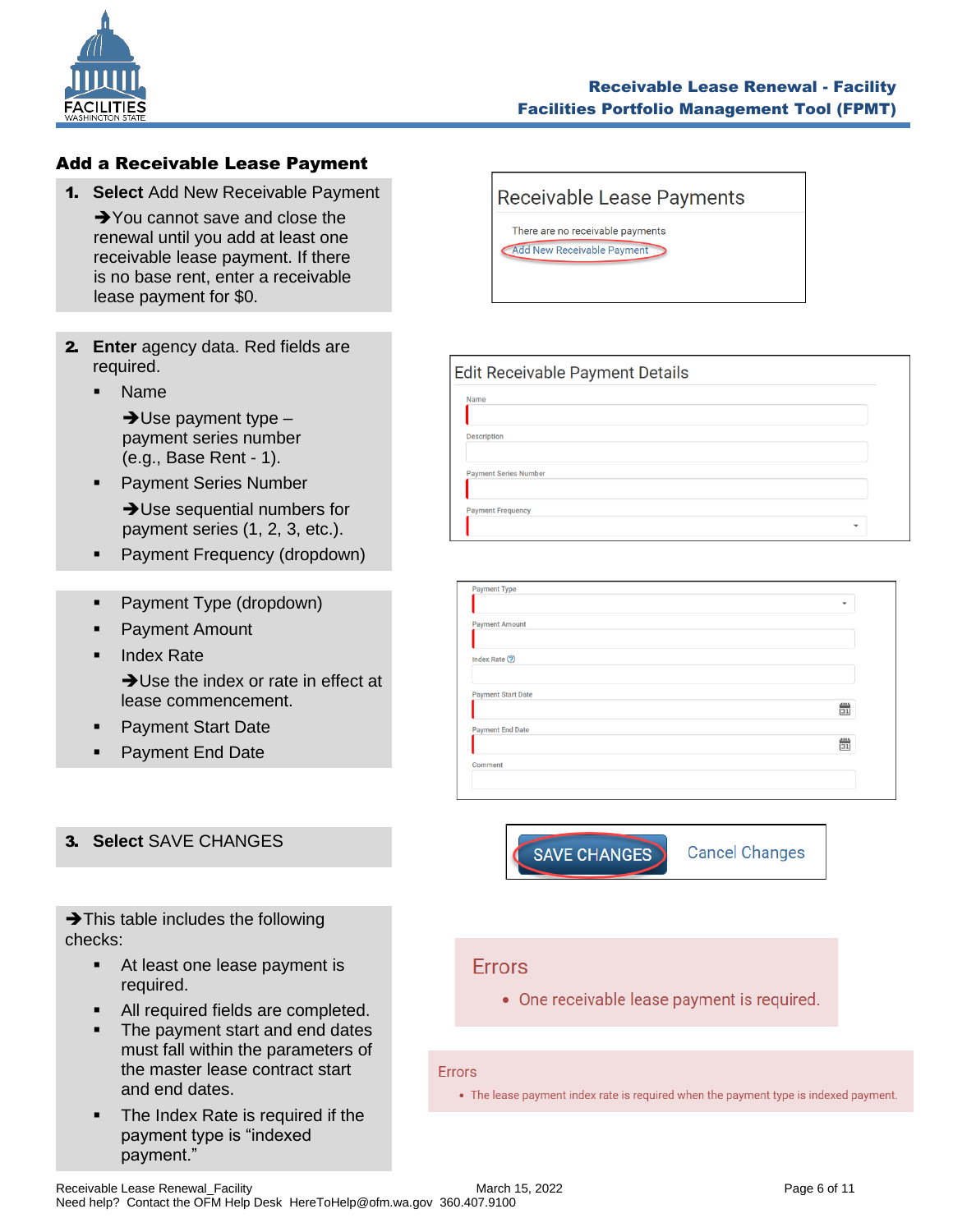

#### Receivable Lease Renewal - Facility Facilities Portfolio Management Tool (FPMT)

**→**Once the payment is saved, you can edit it by selecting the details icon or delete it by selecting the trash can.

**→ Repeat this process if there is more** than one payment series.

|                     | Receivable Lease Payments    |                |               |
|---------------------|------------------------------|----------------|---------------|
| <b>Payment Name</b> | <b>Payment Series Number</b> | <b>Details</b> | <b>Delete</b> |
| Base Rent - 1       |                              |                |               |

Next >

Cancel All Changes

Revious

**→**If you need to edit a receivable lease space, select.

➔If you **do not** need to edit a receivable lease space but do need to add a [receivable lease option,](#page-7-0) select Next > twice.

➔If you **do not** need to edit a receivable lease space OR add a receivable lease option, select  $N_{\text{ext}}$  four times to skip ahead to **Data Review**.

<span id="page-6-0"></span>

|  | <b>Edit Existing Receivable Space(s)</b> |  |
|--|------------------------------------------|--|
|  |                                          |  |

**→ The system will display all active** spaces associated with the receivable lease as well as spaces associated with the owned facility or master lease contract.

**1.** Select the **details** icon.

#### 2. **Edit** agency data as needed.

 $\rightarrow$  If you're updating the square footage, make sure the total space square feet matches the square feet in the Receivable Lease Contract table.

**→**You will receive an error message when you click Next if the space square feet exceeds the receivable lease contract square feet.

**→**Additionally, you will receive an error if the combined square feet of all spaces exceed the total square feet in the owned facility or master lease contract.

| <b>Existing Owned Facility Spaces</b>      |                |  |  |  |
|--------------------------------------------|----------------|--|--|--|
| <b>Space Name</b>                          | <b>Details</b> |  |  |  |
| Unassignable                               |                |  |  |  |
| <b>Existing Receivable Lease Spaces</b>    |                |  |  |  |
| <b>Space Name</b>                          | <b>Details</b> |  |  |  |
| Department of Children, Youth and Families |                |  |  |  |
|                                            |                |  |  |  |

| Edit Space Details                                 |  |
|----------------------------------------------------|--|
| Name<br>Department of Children, Youth and Families |  |
| Square Feet (?)                                    |  |
| 20,985                                             |  |
| <b>Square Feet Measurement Type</b>                |  |
| Rentable<br>٠                                      |  |

#### Errors

• The square footage of all spaces associated with a receivable lease contract cannot exceed the receivable lease contract square feet. The receivable lease contract square feet is currently 47,946 and the total associated space square feet is 50,000.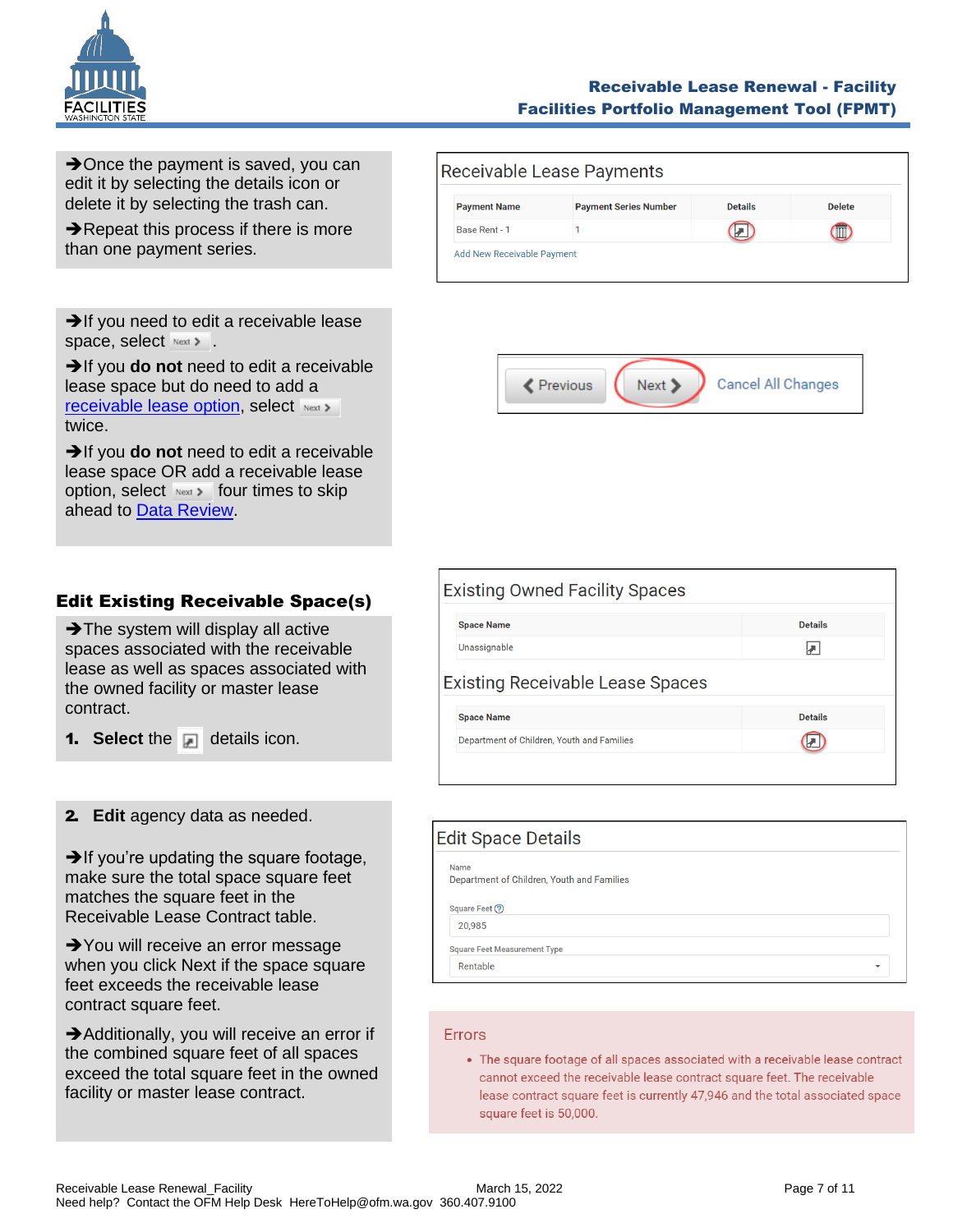



#### Add a Receivable Lease Option

<span id="page-7-0"></span>1. **Select** Add New Receivable Option



There are no receivable options **Add New Receivable Option** 

- 2. **Enter** agency data. Red fields are required.
	- Name

 $\rightarrow$ Use the option type – option number (e.g., Cancel – 1).

■ Option Number

**→ Options should be numbered in** the order they appear in the lease contract (1, 2, 3 etc.).

- Option Type (dropdown)
- Option Description

➔Provide a brief description of the clause in the lease.

| Name                 |  |  |              |
|----------------------|--|--|--------------|
| <b>Description</b>   |  |  |              |
| <b>Option Number</b> |  |  |              |
| <b>Option Type</b>   |  |  |              |
|                      |  |  | $\checkmark$ |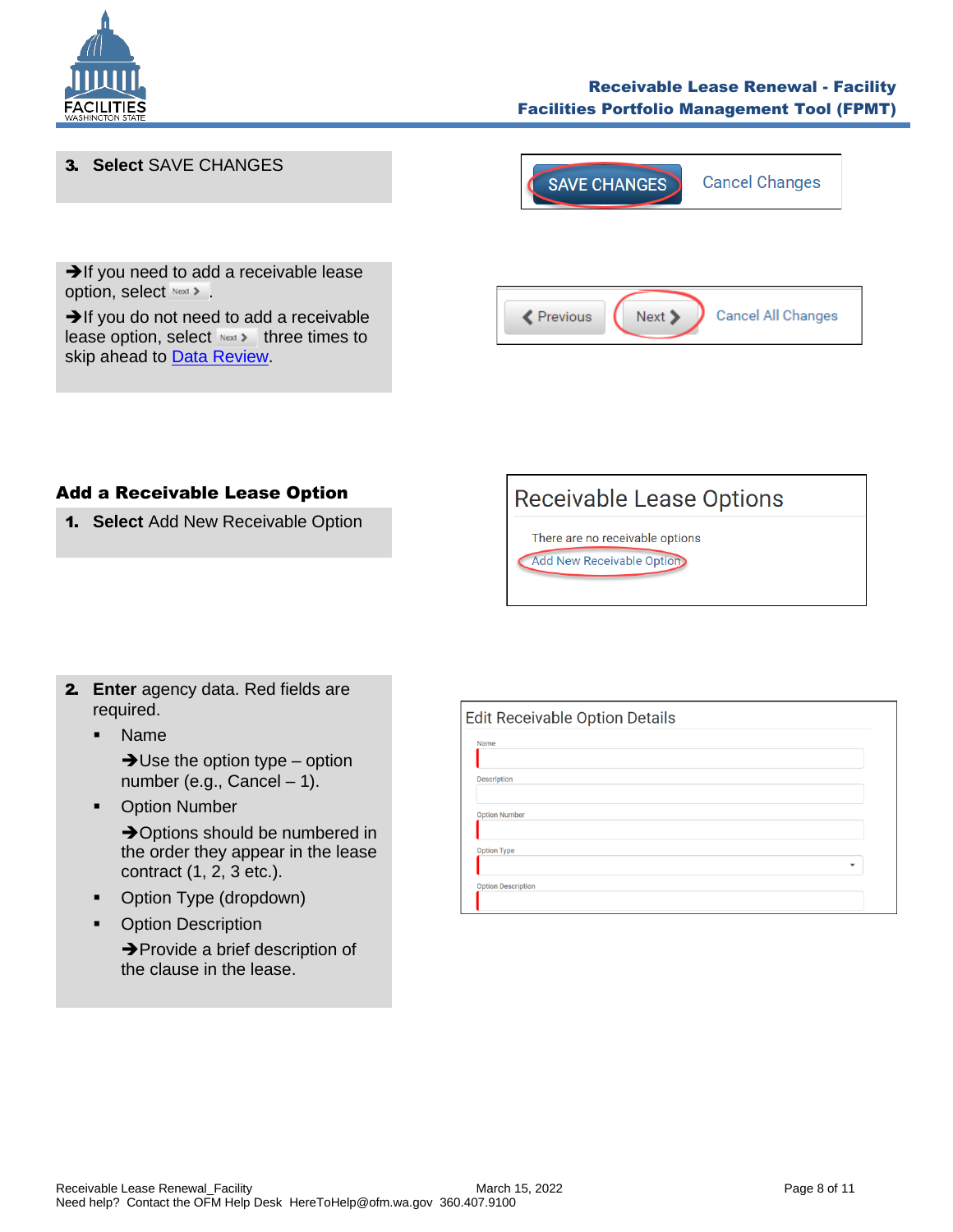

- **Option Date**
- **Reasonably Certain Option Will** Be Exercised (yes/no)

➔This field is needed to determine whether or not this payment should be included in the lease liability and lease asset calculations.

**Exercise Price** 

➔The exercise price of the purchase option if it is reasonably certain that the lessee will exercise that option.

**→ Required if option type is**  Purchase and Resonably Certain is marked "yes."

| $\rightarrow$ Once the option is saved, you can edit |
|------------------------------------------------------|
| it by selecting the details icon or delete it        |
| by selecting the trash can.                          |

**→ Repeat this process if there is more** than receivable lease option.

| <b>Option Date</b>                            |                            |
|-----------------------------------------------|----------------------------|
|                                               | $\frac{\mu m}{\boxed{31}}$ |
| Reasonably Certain Option Will Be Exercised ? |                            |
|                                               | $\overline{\phantom{a}}$   |
| Exercise Price (?)                            |                            |
|                                               |                            |

|            | <b>Lease Option Name</b> | <b>Lease Option Number</b> | <b>Details</b> | <b>Delete</b> |
|------------|--------------------------|----------------------------|----------------|---------------|
| Cancel - 1 |                          |                            |                | ÆТ            |





## <span id="page-8-1"></span><span id="page-8-0"></span>Data Review

- 1. Select the  $R_{\text{B}}$  Hierarchy button to change to the  $\frac{10}{19}$  Flat view. You can now see all the tables you have added or edited as part of the renewal process.
- **2. Select** the arrows  $\bullet$  on the Starting Point tile to expand all of the tiles below.

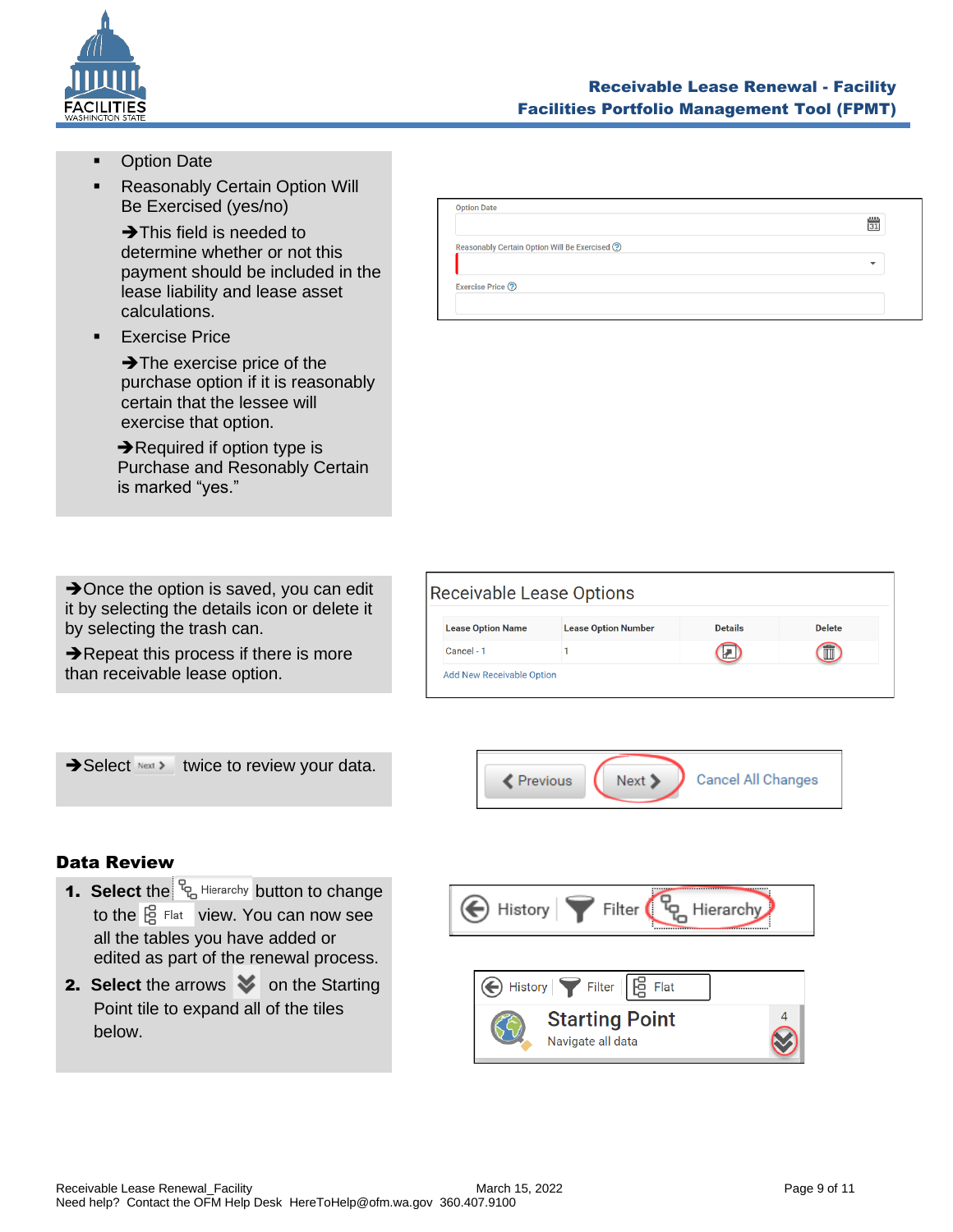

#### Receivable Lease Renewal - Facility Facilities Portfolio Management Tool (FPMT)

- 3. **Select** View on each tile to see the data you have entered for the renewal.
- 4. **Review** the data for your lease renewal.



➔To edit your data, use the Previous button to navigate back to an earlier screen.



- 5. **Select** SAVE AND CLOSE to complete your renewal.
- **6.** You will see a warning that lets you know you can't go back into the wizard after saving and closing. If you don't need to make any additional edits, select YES.

➔When you complete the renewal, the window will automatically close. FPMT will still be open in the original window. You will need to refresh your screen in order to see your changes.

**→ Continue to the next step below to** upload a copy of the new contract.

# Warning Once you save and close, you cannot use the wizard to make edits or add additional data. Are you sure you want to continue?

**≮** Previous

Next >

**SAVE AND CLOSE** 

**Cancel All Changes** 

**YES** 

 $)$  No

# <span id="page-9-0"></span>Upload Copy of New Contract

**1.** Select the  $\overline{Q}$  search search button on the data explorer tool bar.

**→**Your filters will remain in place from your original search.

2. **Remove** the old receivable lease number and enter the new one.



|                               | Search                                 |                                                |  |
|-------------------------------|----------------------------------------|------------------------------------------------|--|
| $rac{60}{\text{ABC}}$ $\star$ | Enter text to search                   |                                                |  |
| Filter by -                   |                                        |                                                |  |
| ఴ                             |                                        | <b>FRC Facility Receivable Contracts (328)</b> |  |
| Ø                             | Receivable Contract Number<br>Contains |                                                |  |
|                               | Add criteria                           |                                                |  |
| Refine by -                   |                                        |                                                |  |